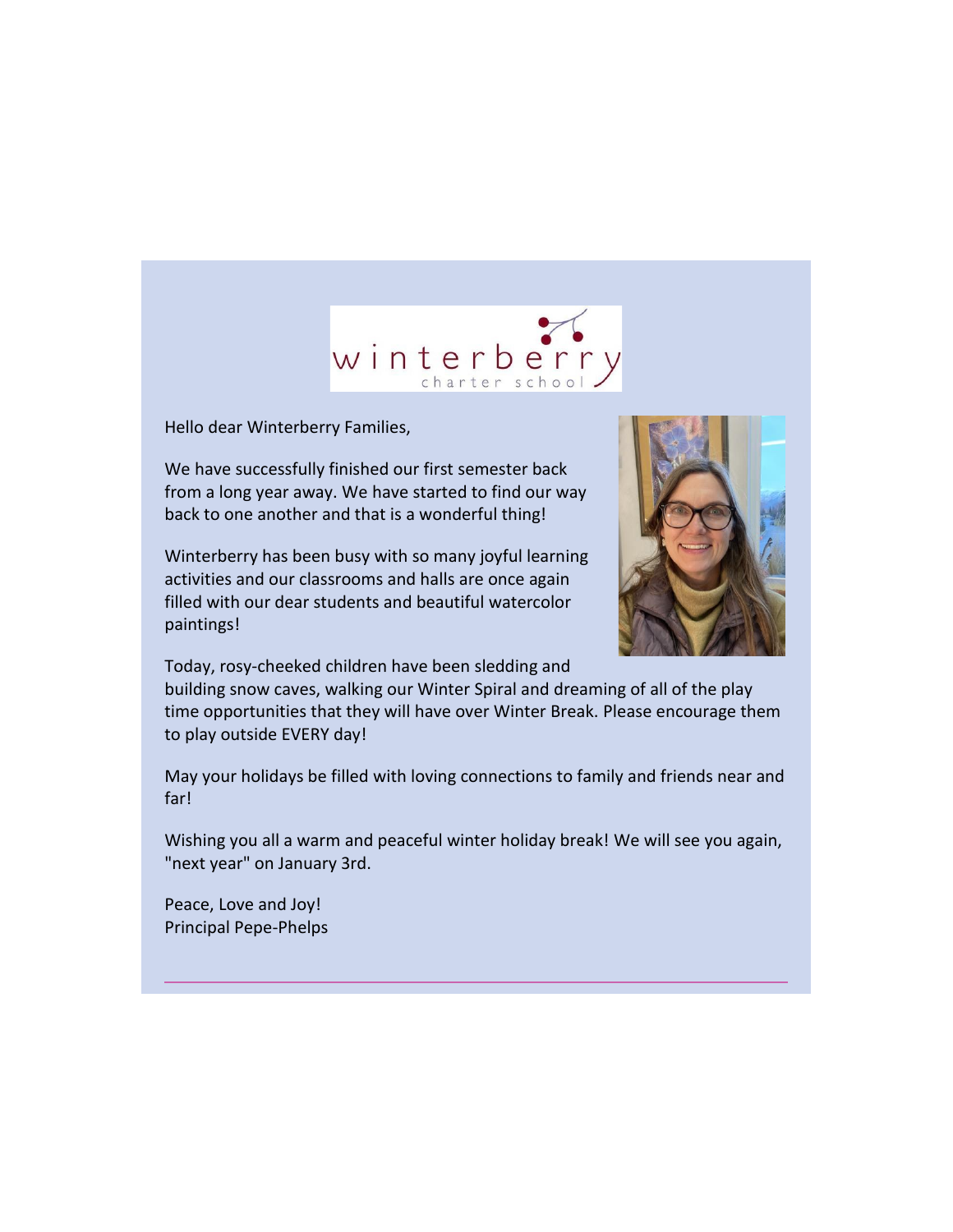## Winterberry's 2021 Winter Spiral



We are delighted to announce that Winterberry's community will have the opportunity to enjoy a Winter Spiral again this winter break. It will be set up and ready for families to enjoy after Thursday, December 16th. Deep g

Please be mindful that travelling the spiral is an event intended to be held in a mood of quiet<br>contemplation. When negotiated with intention and reverence, the process of traveling inward<br>to find the inherent divine spark

The spiral will remain in place through winter break and beyond. Your family may need to clear snow from the branches for them to be seen (depending on how King Winter chooses to bless us in the coming days) please do so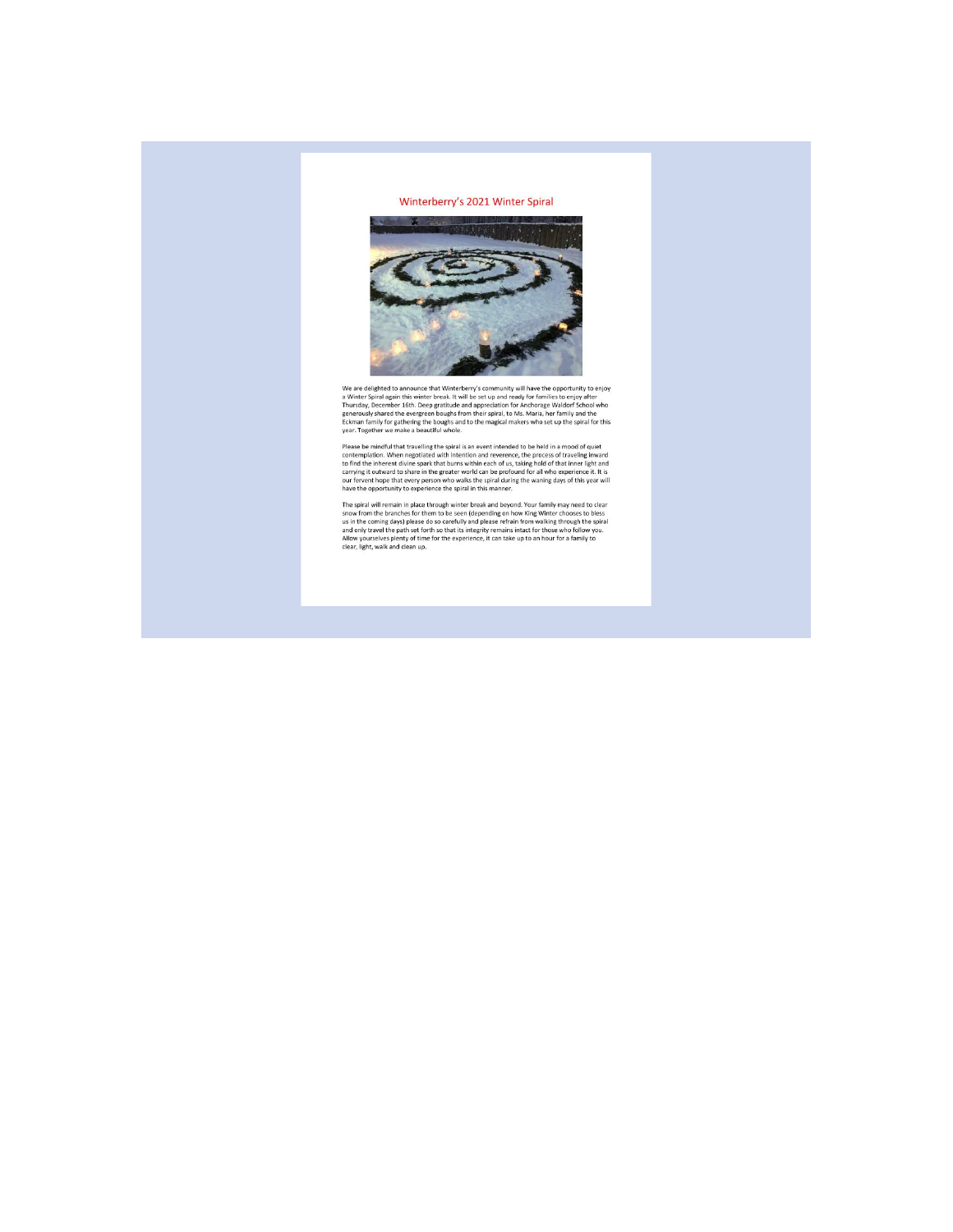

## Dates to Remember

| <b>Winterberry Parent Guild</b><br>will meet via zoom                      | Decem<br>ber                                |
|----------------------------------------------------------------------------|---------------------------------------------|
| January 6th, 2022                                                          | $17th-$                                     |
| 6:00pm                                                                     | January<br>2 <sub>nd</sub>                  |
| Time: 1st Thursday of the month at 6pm                                     | Winter                                      |
| Topic: WPG Zoom Meeting                                                    | Break $\sim$                                |
| Join Zoom Meeting                                                          | <b>No</b>                                   |
| https://asdk12.zoom.us/j/95290064733?pwd=ZEFyVXV1RCsyV1NP                  | School                                      |
| K3IHVnlEeTdYZz09                                                           | January                                     |
| <b>Winterberry Charter Council</b><br>will meet via zoom<br><b>Tonight</b> | 17 <sub>th</sub><br><b>Martin</b><br>Luther |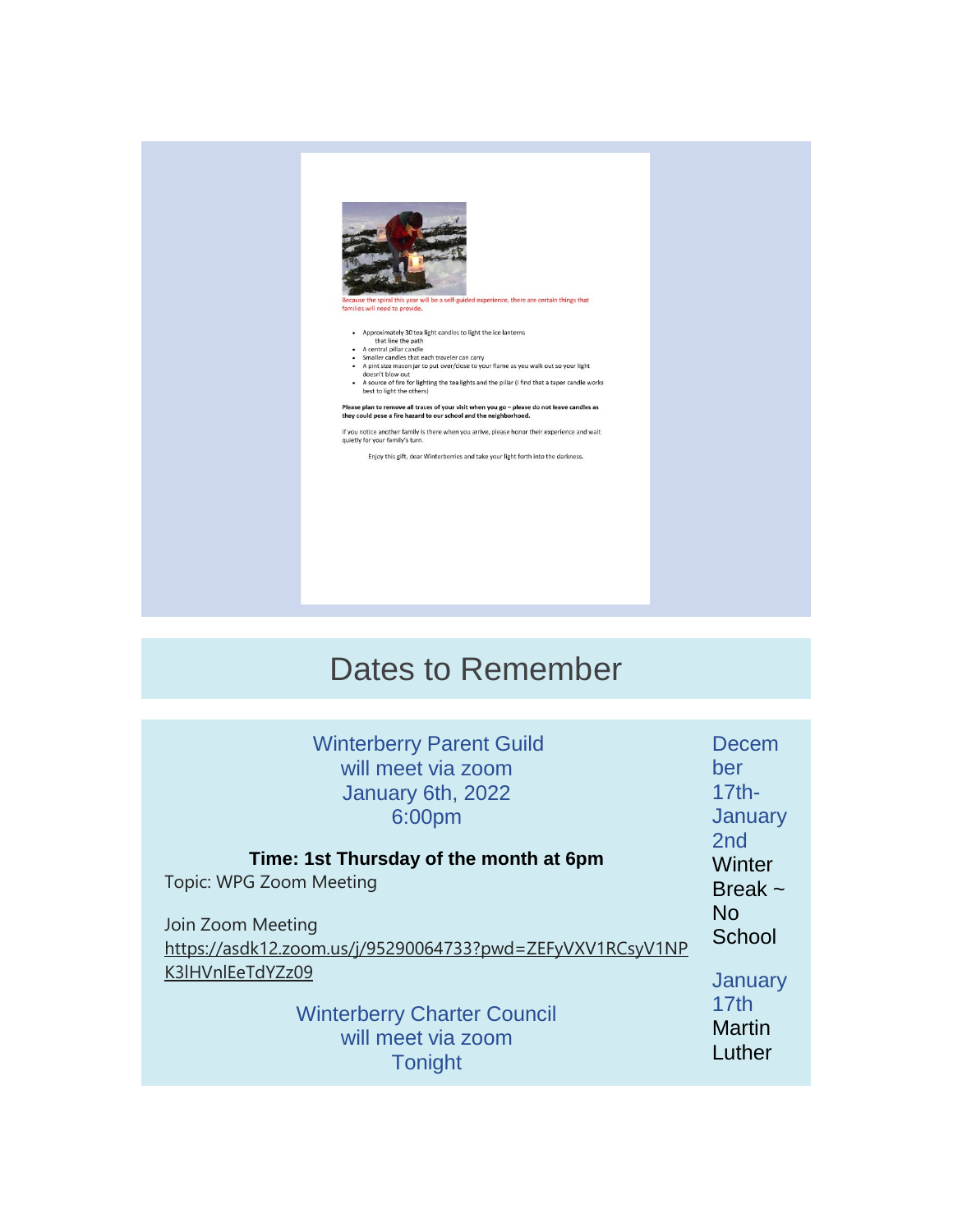| 6:00pm                                    | King             |
|-------------------------------------------|------------------|
| Time: 3rd Thursday of the month at 6pm    | Day<br><b>No</b> |
| <b>Topic: Winterberry Charter Council</b> | School           |
| Time: 6pm                                 |                  |
| Join Zoom Meeting                         |                  |
| https://asdk12.zoom.us/j/519426010        |                  |
|                                           |                  |





Grade 1 Apples



Grade 5 Waiting for pick up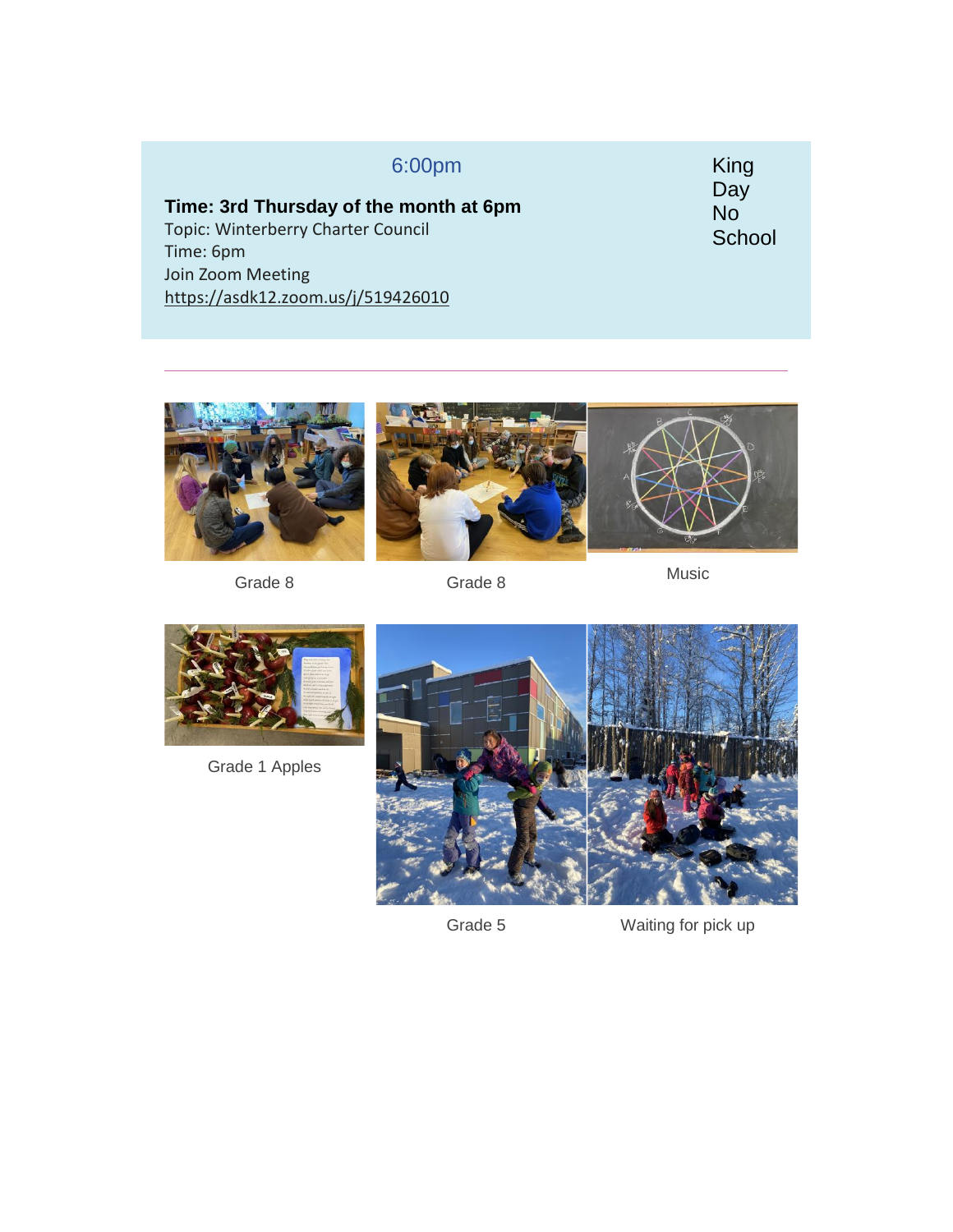

Snow Cave



Mr. Shea





Grade 3 Watercolor Friends on the swing

Santa Lucia



Las Posadas Las Posadas Las Posadas